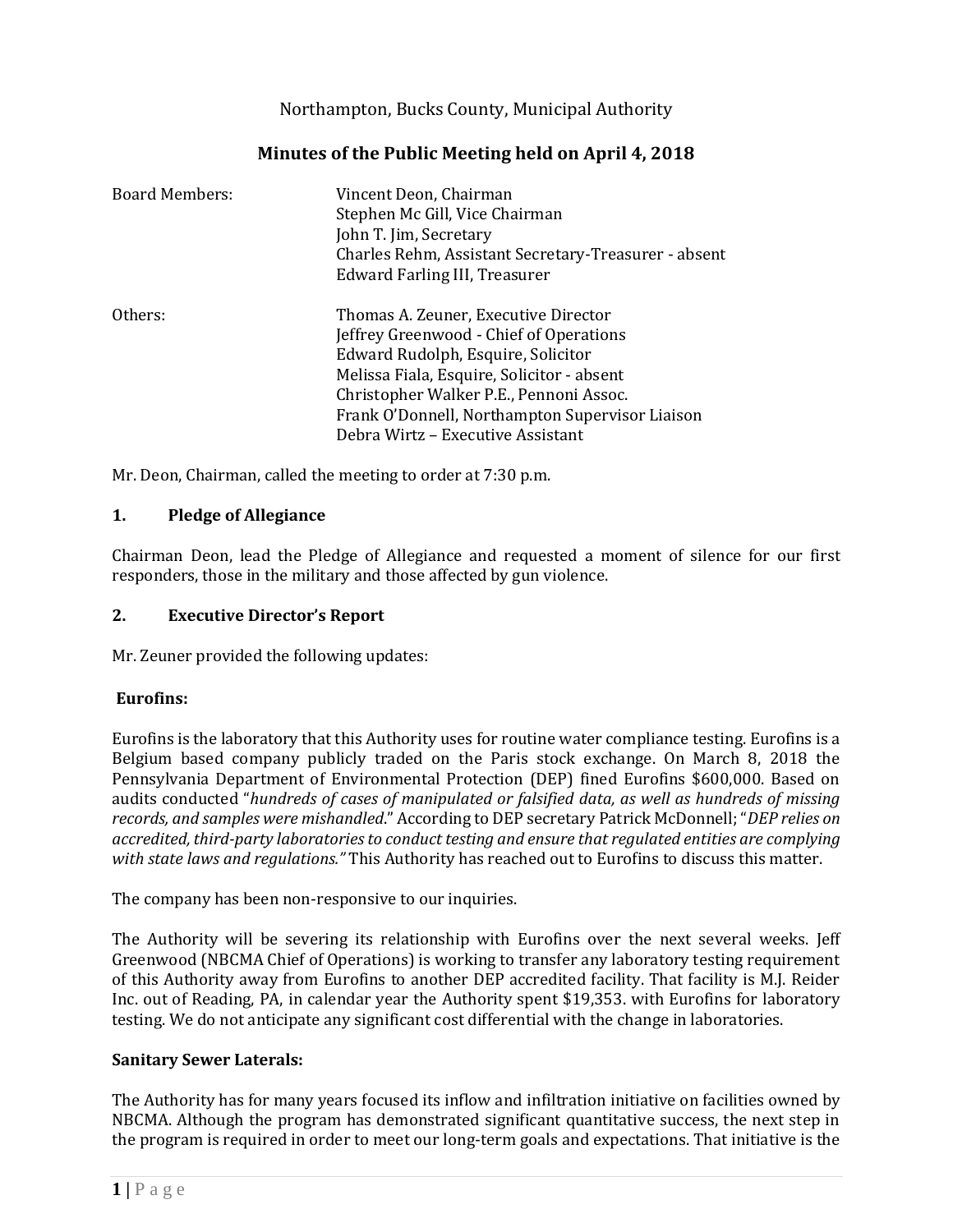rehabilitation and/or replacement of laterals within our system. This program was outlined in the Authority's Five Year Strategic Plan. Management and professionals of the Authority will finalize our program for Board consideration with an anticipated implementation within this fiscal year. Without addressing laterals our goals will not meet the desired results.

## **Telephone System Conversion:**

The Authority will be converting to an internet-based telephone system from the traditional wire system. The program will be hosted by VERIZON's government account services division. We will complete the conversion while we are located at our current facility to ease the transition to our new administrative offices. We anticipate saving of approximately \$7,000.00 annually.

## **Northampton Township letter to Aqua America Inc.**

On behalf of the Authority employees and the Northampton Township residents Mr. Zeuner thanked the Northampton Township Supervisors on their recent response to Aqua America Inc. regarding their interest in acquiring the assets of the Authority. Supervisor Frank O'Donnell was in attendance and stated that "We are doing the right thing" for the community.

#### **3.** C**itizens' Concerns**

None

## **4. Approval of the Minutes of February 7, 2018**

A motion (Jim-McGill) made to approve the Minutes of February 7, 2018 passed with 4 ayes.

## **5. Check Requisitions / Accounts Payable**

A motion (Farling-Jim) adopting the following resolutions passed 4 with ayes.

**Requisition No. 2136** dated February 21, 2018 in the amount of \$803,838.96 **Requisition No. 2137** dated March 7, 2018 in the amount of \$299,373.96 **Requisition No. 2138** dated March 21, 2018 in the amount of \$1,213,610.72 **Requisition No. 2139** dated April 4, 2018 in the amount of \$545,902.52

The major items paid under **Requisition No. 2136** are as follows: BCWSA – Sewer - \$353,278.32; BCWSA – Water - \$162,256.34; Bee Bergvall & Co. - \$3,100.00; Guardian - \$4,042.70; Herbert Rowland & Grubic \$5,295.76; Independence Blue Cross - \$11,013.27; Interior Space & Design - \$4,554.00; JH Shanahan - \$2,802.00; Judd Assoc. - \$1,421.88; Karl Hops Inc. - \$1,269.13; Line Systems Inc. - \$2,461.02; Manko, Gold, Katcher & Fox - \$3,280.00; National Union - \$8,093.00; Norris McLaughlin & Marcus - \$1,000.00; Office Basics - \$1,157.14; Pennoni Assoc. Inc. - \$52,155.62; Phillips & Donovan Architects LLC - \$19,097.50; Southampton Post Office - \$5,000.00; Street Road Accessories - \$1,629.56; Univar - \$1,354.20; USA Blue Book - \$2,172.47; BCWSA disputed - \$71,434.26 and \$75,000.00 for payroll.

The major items paid under **Requisition No. 2137** are as follows: BC Group - \$11,209.19; Eagle Power Turf - \$47,585.60; Ebert Engineering Inc. - \$3,001.12; First Nat'l Bank of Newtown - \$59,129.38; JH Shanahan - \$3,426.00; Karl Hops Inc. - \$1,008.00; Link Computer Corp. - \$3,446.05; Office Basics - \$1,293.92; PECO - \$22,547.29; Rudolph Clarke LLC - \$44,415.00; TD Card Services - \$1,498.72; Teamster Health & Welfare Fund - \$18,962.16; Univar USA Inc - \$1,088.39; Verizon - \$1,295.68 and \$75,000.00 for payroll.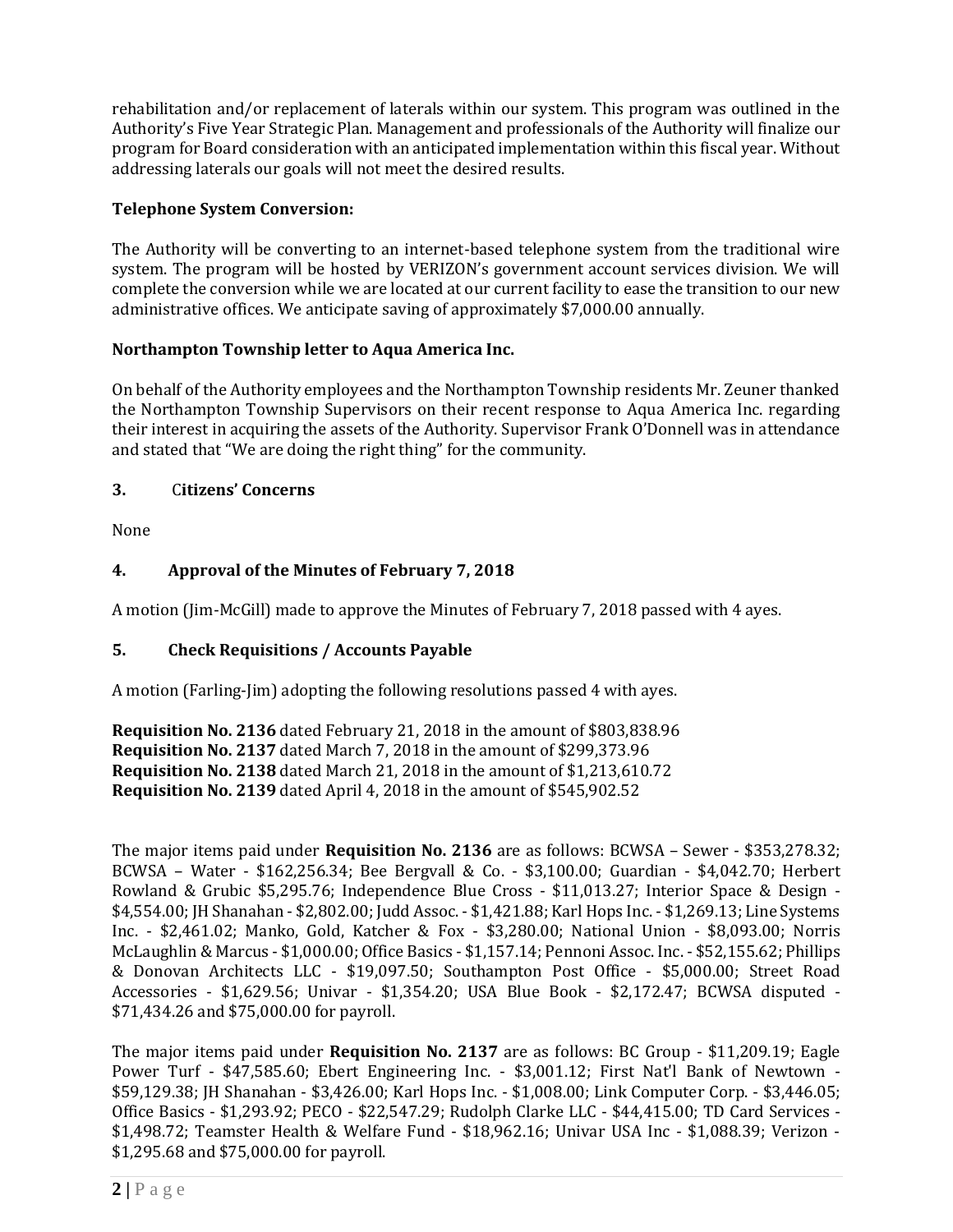The major items paid under **Requisition No. 2138** are as follows: BCWSA – Sewer - \$621,193.36; BCWSA – Water - \$138,959.00; Cintas Corp. - \$1,496.57; Corporate Environments - \$33,630.58; CSL Services Inc. - \$24,500.00; Herbert Rowland & Grubic \$5,528.36; Independence Blue Cross - \$11,013.27; Interior Space & Design - \$2,848.00; Karl Hops Inc. - \$1,974.30; Look First Technology - \$1,665.98; Pennoni Assoc. Inc. - \$81,746.83; Upper Southampton MUA - \$76,669.20; USA Blue Book - \$2,257.93; BCWSA disputed - \$125,587.30 and \$75,000.00 for payroll.

The major items paid under **Requisition No. 2139** are as follows: Analytical Laboratories - \$10,725.00; BCWSA - \$18,400.00; Cues - \$1,553.39; Cutler Cuts - \$2,000.00; Ebert Engineering Inc. - \$1,062.90; First Nat'l Bank of Newtown - \$59,129.38; Guardian - \$4,042.70; Homeland Builders LLC - \$9,865.00; Karl Hops Inc. - \$1,013.48; Link Computer Corp. - \$3,532.20; Manko, Gold, Katcher & Fox - \$2,355.00; Phillips & Donovan Architects LLC - \$10,473.02; Rudolph Clarke LLC - \$36,674.39; Sewer Specialty Services - \$7,399.88; Tanners Lawn & Snow - \$1,637.70; TD Card Services - \$2,732.97; Traffic Control Services - \$1,015.92; Upper Southampton MUA - \$216,901.56 and \$150,000.00 for payroll.

# **6. Award Contract – General Construction 815 Bustleton Pike**

A motion (McGill-Farling) made award the contract for General Construction for 815 Bustleton Pike to LBI Construction, LLC in accordance with their quote dated March 1, 2018 in the amount of \$319,000.00, subject to the Bidder's execution of a Contract and submission of required security and other applicable documentation passed with 4 ayes.

# **7. Award Contract – Mechanical Construction 815 Bustleton Pike**

A motion (Farling-Jim) made to award the contract for Mechanical Construction for 815 Bustleton Pike to Myco Mechanical, Inc. in accordance with their quote dated March 1, 2018, in the amount of \$99,000.00, subject to the Bidder's execution of a Contract and submission of required security and other applicable documentation passed with 4 ayes.

# **8. Award Contract – Electrical Construction 815 Bustleton Pike**

A motion (McGill-Deon) made to award the contract for Electrical Construction for 815 Bustleton Pike to Electri Tech Inc. in accordance with their quote dated March 1, 2018 in the amount of \$149,000.00, subject to the Bidder's execution of a Contract and submission of required security and other applicable documentation passed with 4 ayes.

# **9. Award Contract – Plumbing Construction 815 Bustleton Pike**

A motion (Farling-Jim) made to award the contract for Plumbing Construction for 815 Bustleton Pike to Rogers Mechanical Company in accordance with their quote dated March 1, 2018 in the amount of \$44,000.00, subject to the Bidder's execution of a Contract and submission of required security and other applicable documentation passed with 4 ayes.

# **10. Purchase Order – Filing System/COSTARS™ - 815 Bustleton Pike**

A motion (Jim-McGill) made to approve the of purchase a High Density Filing System from Datum Filing Systems of Emigsville Pennsylvania under PA-COSTARS™ Contract #035-036 in accordance their proposal dated March 1, 2018 identified as SRP14554PSr2 in the amount of \$20,789.04 passed with 4 ayes.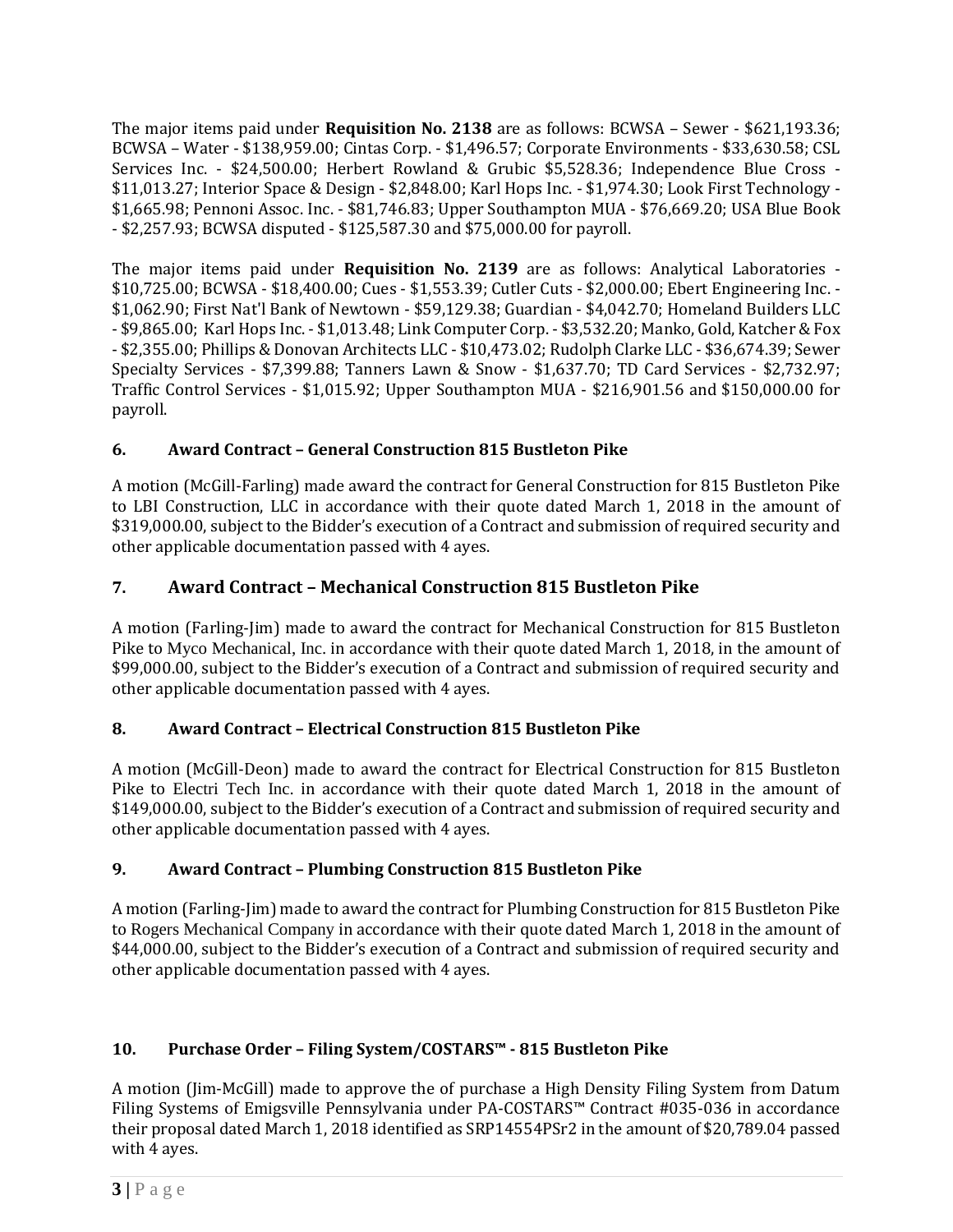# **11. Purchase Order – Office "Fit-Out" – 815 Bustleton Pike**

A motion (Deon-McGill) made to approve purchase of furniture from Corporate Environments of Bethlehem Pennsylvania under Project #NSWB18001 in accordance their proposal dated March 6, 2018 in the amount of \$ 67,261.15 with 4 ayes.

## **12. Purchase Order – "Diebold" – 815 Bustleton Pike**

A motion (McGill-Jim) made to approve the purchase of one (1) "Deal Drawer" teller station from Diebold/Nixdorf of North Canton Ohio in accordance with their proposal No. 96519 dated March 7, 2018 in the amount of \$8,320.00 passed with 4 ayes.

## **13. Resolution No. 2018-1201 – Upper Southampton Sewer**

A motion (Deon-Farling) made to adopt Resolution No. 2018-1201 dated April 4, 2018, settlement payment of \$216,901.56 to Upper Southampton Authority in accordance with the terms stated in Resolution No. 2018-1201 passed with 4 ayes.

## **14. Authorization – Prepare Bid Packet -Grouting Contract**

A motion (Farling-Jim) made to approve the authorization of the Administration to prepare annual bid packets for Capital Project, CP-2018-S-4, Sanitary Sewer Grouting, and authorize the advertising of this competitive bid project on PennBid® passed with 4 ayes.

## **15. Authorization – Prepare Bid Packet – C.I.P.P.**

A motion (Farling-McGill) made to approve the authorization of the Administration to prepare annual bid packets for Capital Project, CP-2018-S-3, Cured In Place Pipe, and authorize the advertising of this competitive bid project on PennBid® passed with 4 ayes.

## **16. Award Contract – Annual Lawn Maintenance 2-A-18**

A motion (McGill-Deon) made to award the Authority's Annual Lawn Maintenance Contract to White Oak Landscaping of Lansdale Pennsylvania in accordance with the Authority's bid package dated March 1, 2018 in the amount of \$21,990.00 passed with 4 ayes.

## **17. Resolution No. 2018-1202 Amend By-Laws Section 5 Article III**

Removed from Agenda

## **18. Acceptance of Dedication – Woods Pump Station**

A motion (Deon-Jim) made to approve Resolution No. 2018-1203 accepting dedication from Leehurst Farms (also known as The Reserve at Northampton) the upgrades and discharge facilities to the Woods Pump Station passed with 4 ayes.